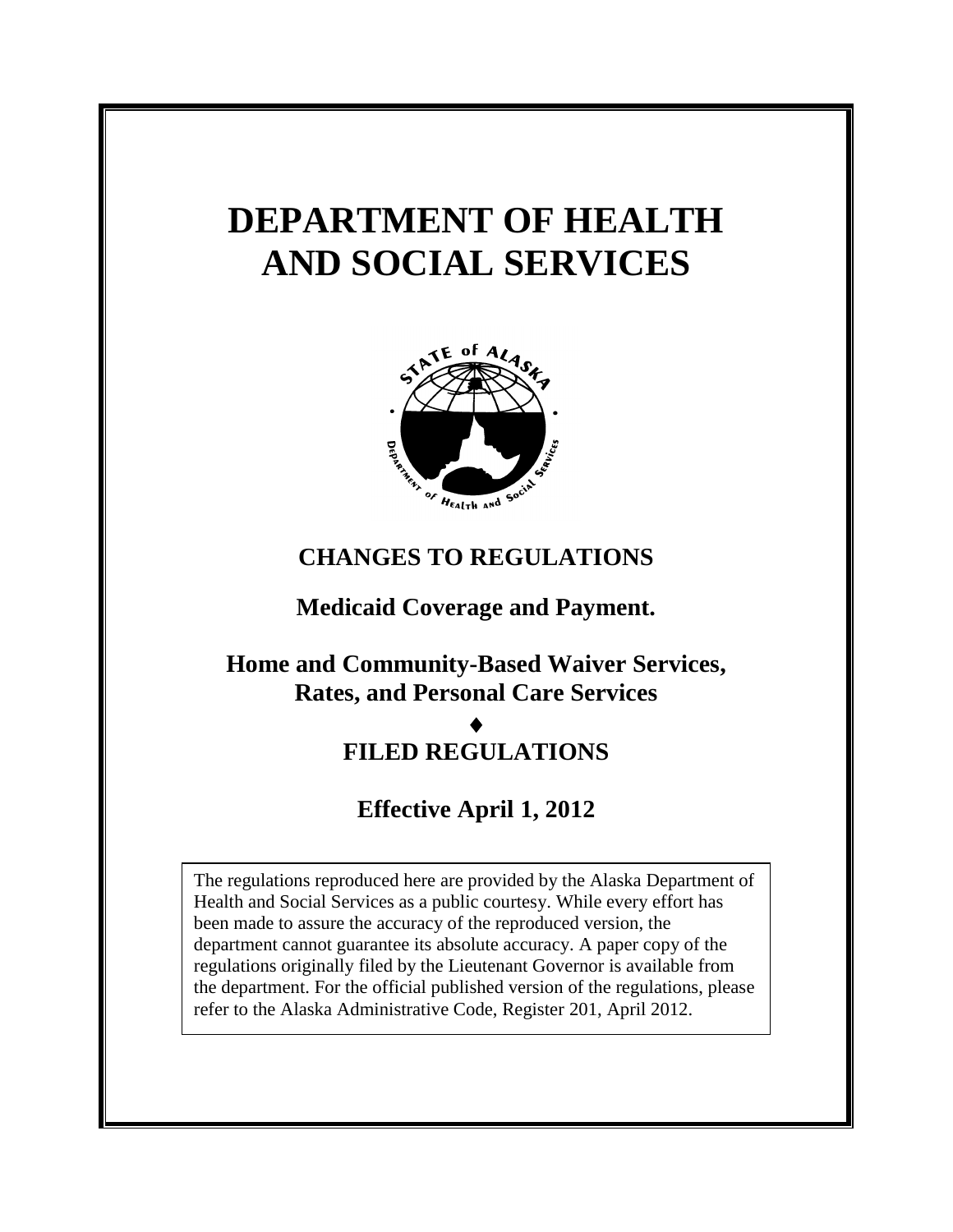7 AAC 130 is amended by adding a new section to read:

#### **7 AAC 130.267. Acuity payments for qualified recipients.** (a) The department will

approve an acuity payment for additional services

(1) for a recipient who is

(A) eligible for and receiving

(i) residential supported-living services under 7 AAC 130.255 that are assigned the procedure code described in 7 AAC 145.520(m); or

(ii) group-home habilitation services under  $7$  AAC  $130.265(h)(4)$ 

that are assigned the procedure code described in 7 AAC 145.520(m); and

(B) a qualified recipient under (b) of this section;

(2) for which a request for prior authorization is submitted in accordance with

(c) - (e) of this section; and

(3) that receive prior authorization.

(b) For purposes of this section, a qualified recipient is one who

(1) needs services that exceed what is currently authorized in the recipient's

current plan of care under 7 AAC 130.230; and

(2) because of the recipient's physical condition or behavior, needs direct one-onone support from workers whose time is dedicated solely to providing services under  $(a)(1)(A)$  of this section to that one recipient 24 hours per day, seven days per week, in all environments in which the recipient functions.

(c) To request prior authorization for additional services under this section, the care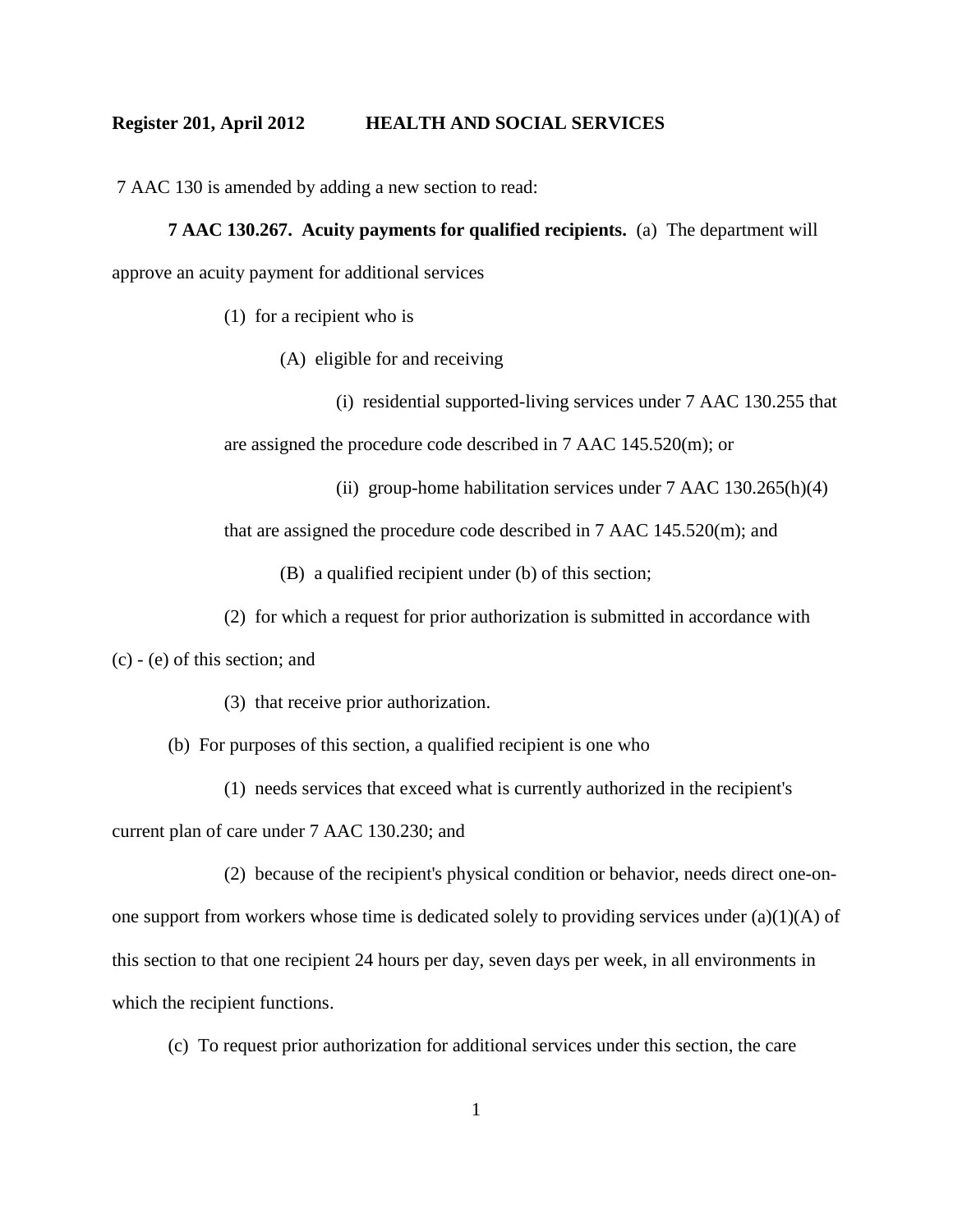coordinator responsible under 7 AAC 130.230 for the recipient's plan of care must submit

(1) a description of how, based upon the recipient's physical condition or behavior, the recipient meets the requirements of (b) of this section;

(2) a description of the recipient's physical condition or behavior that has resulted in the recipient's need for the additional services under  $(b)(2)$  of this section;

(3) a description of each intervention that was tried or is in use to address the recipient's physical condition or behavior, and a description of whether each intervention was successful or unsuccessful;

(4) a description of how an acuity payment under this section would be used to manage the recipient's physical or behavioral needs;

(5) a description of how the additional services under this section are consistent with services approved under 7 AAC 130.230 as part of the recipient's plan of care; and

(6) the supporting evidence required under (d) or (e) of this section, as appropriate.

(d) If the recipient needs the support described in  $(b)(2)$  of this section because of the recipient's physical condition, in whole or in part, the request for prior authorization must include, in addition to the information required under  $(c)(1) - (5)$  of this section,

(1) a copy of the recipient's most recent medical evaluation conducted as part of an assessment under 7 AAC 130.230 specific to the home and community-based waiver services plan of care;

(2) a record of the recipient's dates of hospital admission and discharge or of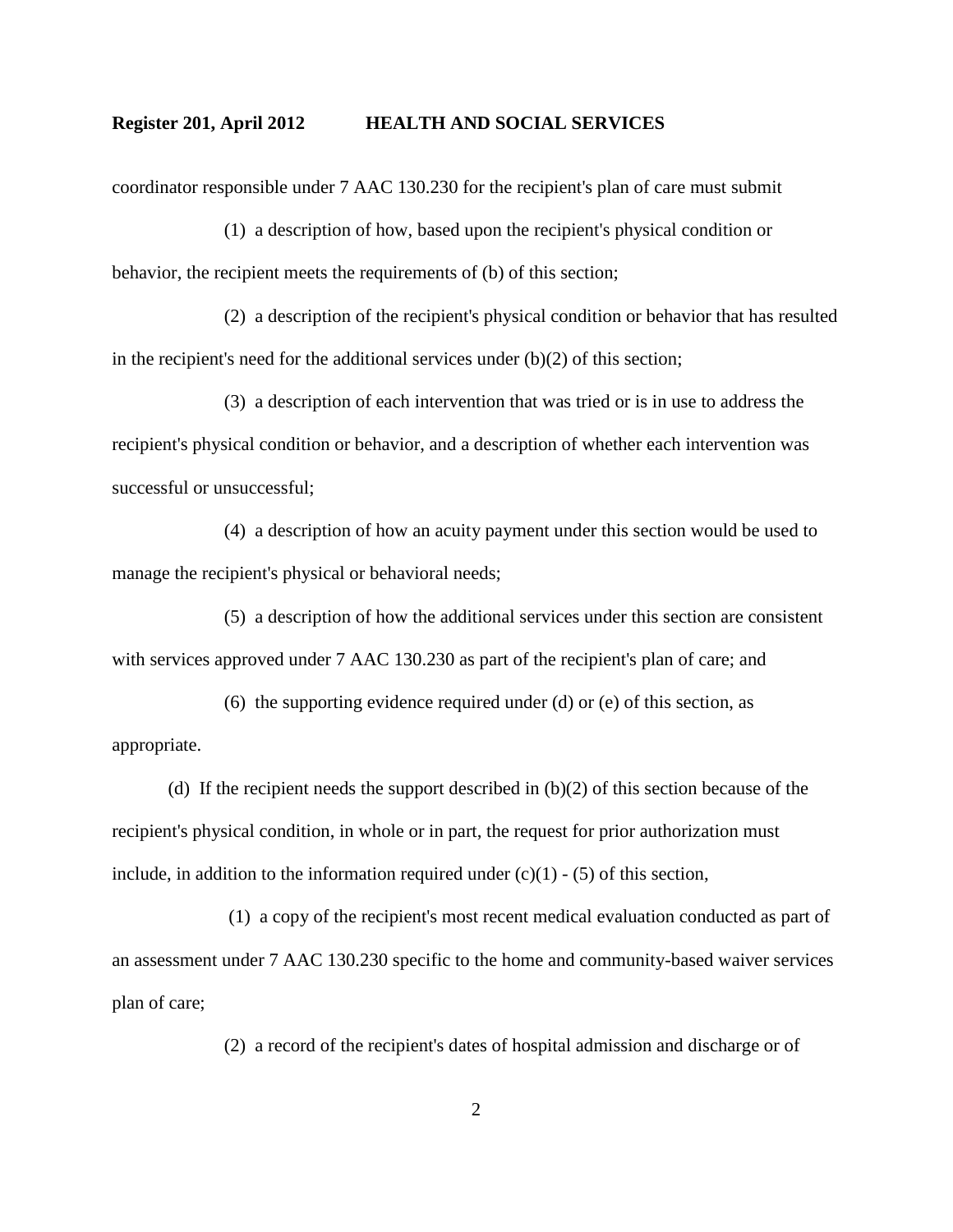other medical interventions during the 30 days immediately preceding the date of the request;

(3) a copy of the recipient's clinical record under 7 AAC 105.230(d)(6) documenting 24 hours of activity for each of the 30 days immediately preceding the date of the request; and

(4) a description of how medication administration or other recurring medical treatments are managed.

(e) If the recipient needs the support described in (b)(2) of this section because of the recipient's behavior, in whole or in part, the request for prior authorization must include, in addition to the information required under  $(c)(1) - (5)$  of this section, a copy of the recipient's

(1) most recent medical and psychological evaluations conducted as part of an assessment under 7 AAC 130.230 specific to the home and community-based waiver services plan of care; and

(2) clinical record under 7 AAC 105.230(d)(6) documenting 24 hours of activity for each of the 30 days immediately preceding the date of the request.

(f) The department will not give prior authorization under this section for more than 12 consecutive months. The department may terminate authorization at any time if the department verifies that the recipient's physical condition or behavior no longer requires additional services under this section.

(g) A provider who receives an acuity payment under this section shall

- (1) provide workers to provide the services described in  $(b)(2)$  of this section; and
- (2) ensure that, at any time, at least one worker is awake to provide those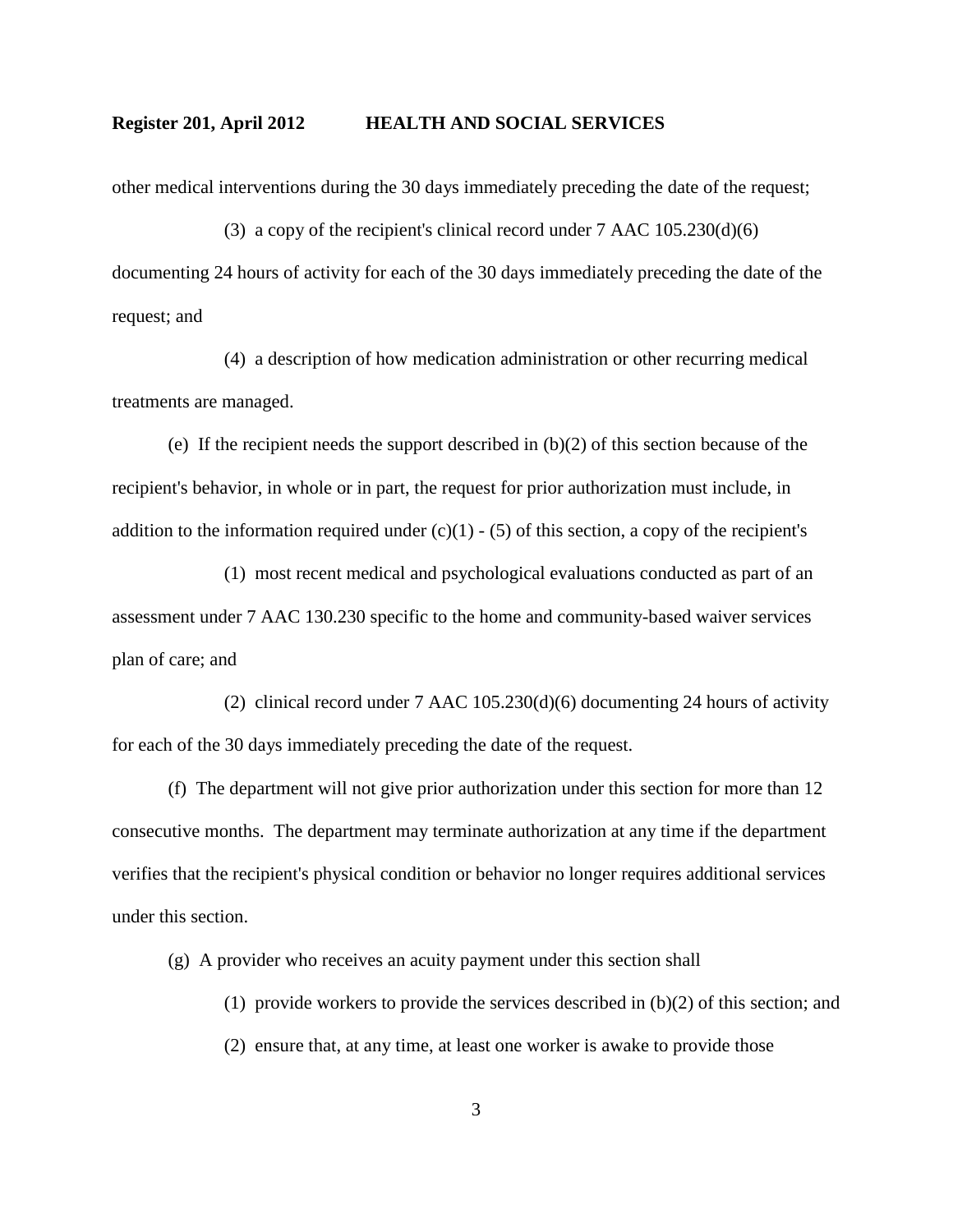services. (Eff. 4/1/2012, Register 201)

**Authority:** AS 47.05.010 AS 47.07.030 AS 47.07.040

7 AAC 145.520(m) is amended to read:

(m) A qualified recipient receiving residential supported-living services under 7 AAC 130.255 that are assigned procedure code T2031 in the *Healthcare Common Procedure Coding System (HCPCS)*, adopted by reference in 7 AAC 160.900, or group-home habilitation services under 7 AAC 130.265 that are assigned procedure code T2016 in the *Healthcare Common Procedure Coding System*, is eligible for**,** [AN ACUITY RATE OF \$320 PER APPROVED DAY] in addition to the qualified recipient's daily rate provided for under (f) and (h) of this section**, an acuity rate at the daily rate established in the department's** *Chart of Personal Care and Waiver Services Rates***, adopted by reference in 7 AAC 160.900 and adjusted as set out in (g) of this section**. For purposes of this subsection, a qualified recipient is a recipient **for whom the department has given prior authorization under 7 AAC 130.267 for additional services** [WHOSE PLAN OF CARE DEVELOPED AND APPROVED UNDER 7 AAC 130.230 DOCUMENTS AND REQUIRES THAT THE RECIPIENT RECEIVE DEDICATED ONE-ON-ONE STAFFING 24 HOURS PER DAY].

(Eff. 2/1/2010, Register 193; am 3/1/2011, Register 197; am 4/1/2012, Register 201)

**Authority:** AS 47.05.010 AS 47.07.030 AS 47.07.045

7 AAC 160.900(d)(10) is amended to read: